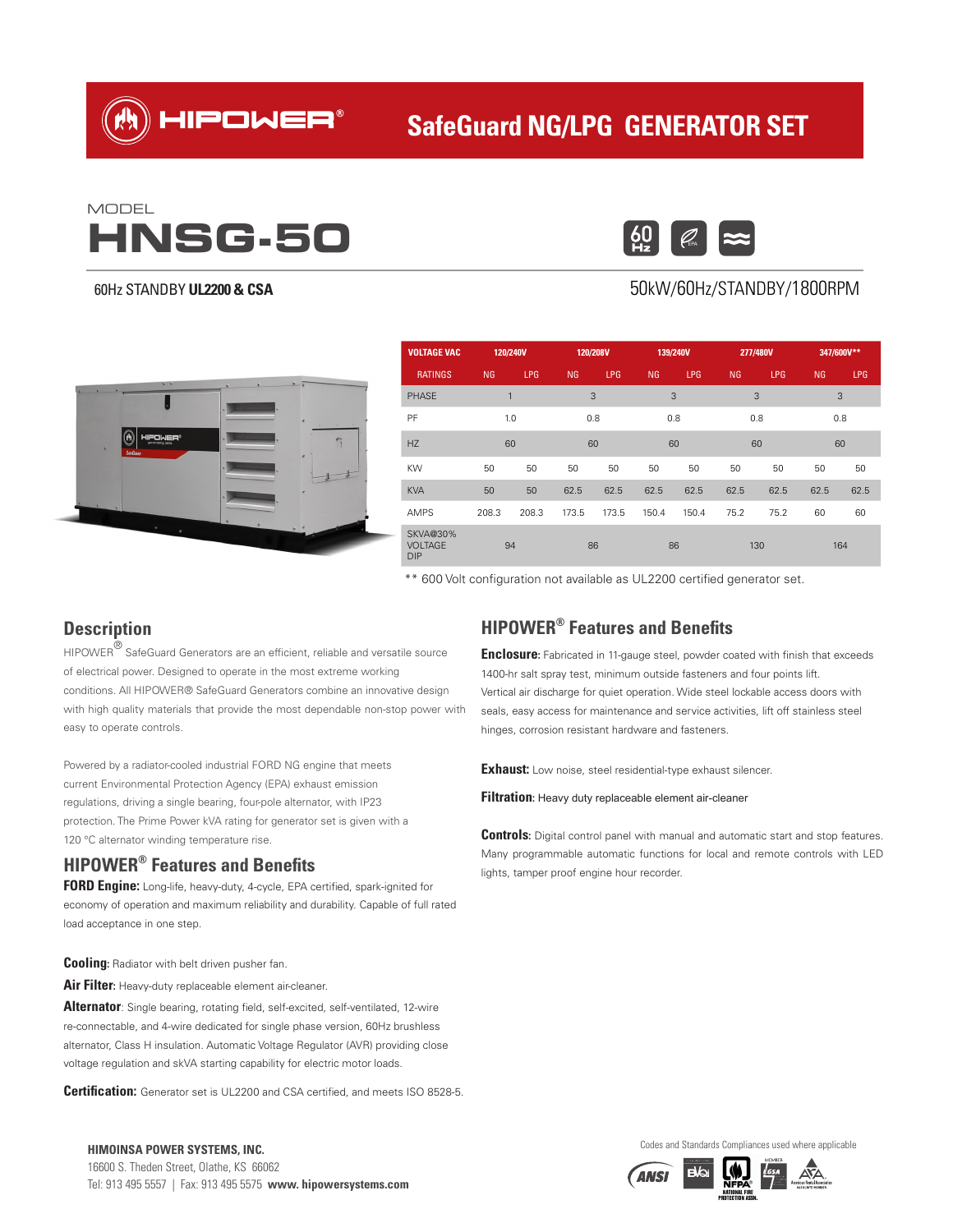#### APPLICATION DATA

| <b>ENGINE SPECIFICATION</b>                                                         |                                      |
|-------------------------------------------------------------------------------------|--------------------------------------|
| Manufacturer                                                                        | <b>FORD</b>                          |
| Model                                                                               | <b>RSG862</b>                        |
| <b>EPA Certified</b>                                                                | Yes                                  |
| Crankshaft speed                                                                    | 1,800 rpm                            |
| Type                                                                                | NG/LPG fueled, 4-stroke              |
| Ignition                                                                            | Spark Plug                           |
| Aspiration                                                                          | Natural                              |
| Number of Cylinders                                                                 | 8                                    |
| Cylinder Arrangement                                                                | V-Type                               |
| Displacement CID (liters)                                                           | 379 (6.2)                            |
| Bore and Stroke ins (mm)                                                            | $4.02 \times 3.74$ (102 $\times$ 95) |
| Nominal Power                                                                       | 96 hp                                |
| Cooling                                                                             | Liquid                               |
| Governor                                                                            | Electronic                           |
| Governor Regulation Class                                                           | ISO 8528 Part 1 Class G3             |
| Frequency Regulation                                                                | Isochronous                          |
| Starting Motor & Alternator                                                         | 12 volt                              |
| Compression Ratio                                                                   | 9.8:1                                |
| Air Cleaner Type                                                                    | Dry - light duty, single stage       |
| Exhaust gas flow cu. ft./minute (cu.m. /minute)                                     | 510.17 (14.4)                        |
| Max. Exhaust temp at full load degrees °F (°C)                                      | 1371(744)                            |
| Max. Permissible back pressure - ins H2O (kPA)                                      | 81 (20.3)                            |
| <b>COOLING SYSTEM</b>                                                               |                                      |
| Engine cooling air flow - cu. ft./min (cu. m/min)                                   | 6356.6 (180)                         |
| Alternator cooling flow - cu. ft./min (cu. m/min)                                   | 449 (12.7)                           |
| Total cooling air flow (engine + alternator + combustion) - cu. ft./min (cu. m/min) | 6973 (197.5)                         |
| Total cooling capacity - US gallons (liters)                                        | 6.3(23.8)                            |
| Max. Operating Temperature °F (°C)                                                  | 131 (55)                             |
| <b>LUBRICATION SYSTEM</b>                                                           |                                      |
| Oil Pan Capacity with filter - US gallons (liters)                                  | 1.5(5.6)                             |
| Oil Cooler                                                                          | Water - cooled                       |
| Recommended Lubricating Oil Grade                                                   | SAE 5W20 - refer to owners manual    |
| Oil consumption at full load                                                        | 1 quart every 400 hours              |
| Oil pressure - psi (kPA)                                                            | 30-50 (207-344)                      |
| ENGINE ELECTRICAL SYSTEM                                                            |                                      |
| Starting motor voltage                                                              | 12 volt                              |
| Cold Cranking Amps - minimum                                                        | 66 Amp                               |
| <b>Battery Charging Alternantor</b>                                                 |                                      |
| <b>Battery Capacity</b>                                                             | 740 Amps                             |

**Example 2008 STANDARD STANDARD SYSTEMS, INC.**<br>
16600 S. The den Street, Olathe, KS 66062<br>
16600 S. The dentis can be a proper comparison of the contract of the comparison of the comparison of the comparison of the compari 16600 S. Theden Street, Olathe, KS 66062 Tel: 913 495 5557 | Fax: 913 495 5575 **www. hipowersystems.com**

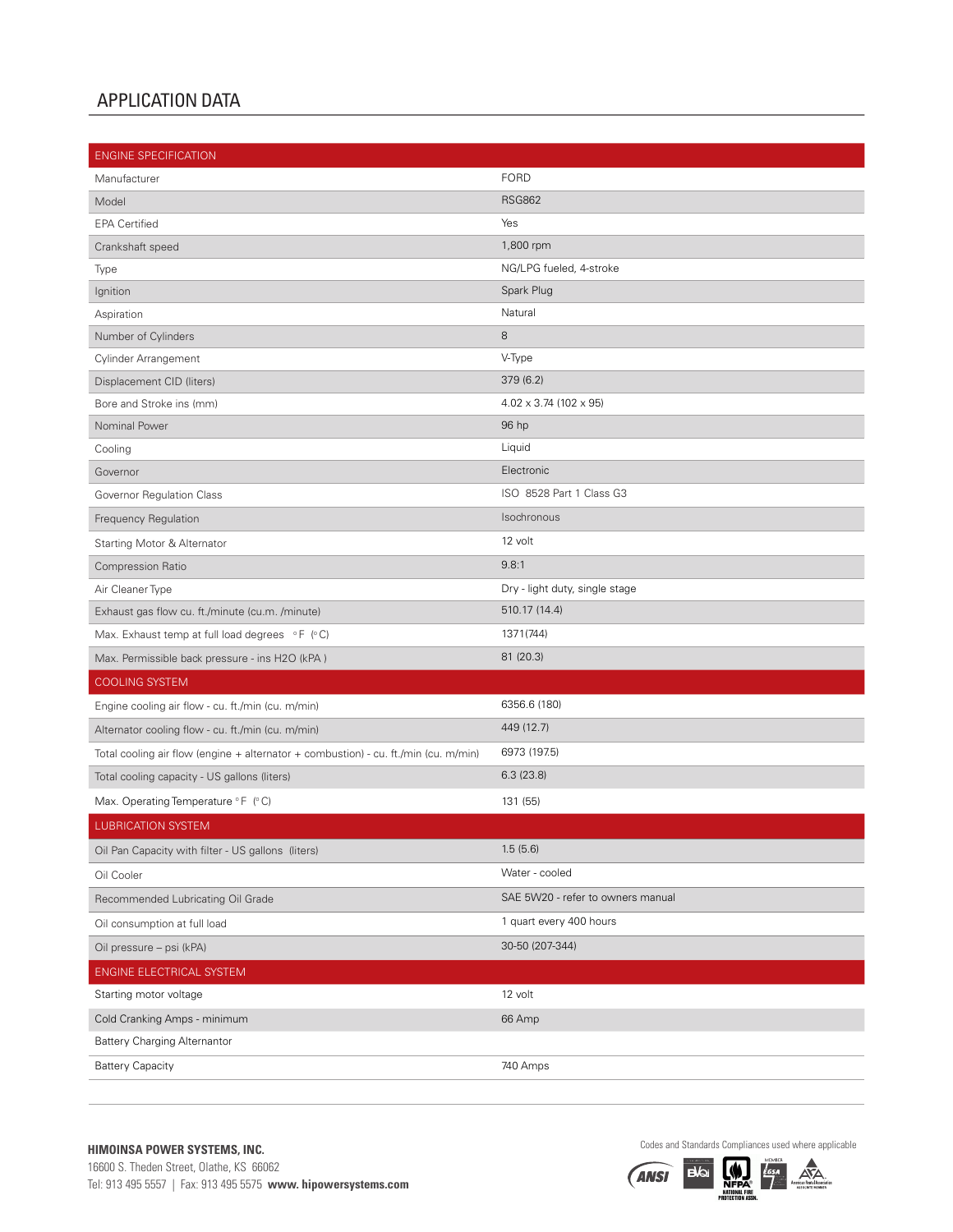## APPLICATION DATA

| <b>FUEL SYSTEM</b>                                                                       |                                                                   |
|------------------------------------------------------------------------------------------|-------------------------------------------------------------------|
| Fuel type                                                                                | LPG or Natural Gas, vapor withdrawl                               |
| Fuel supply line - inlet (NG)                                                            | 1" FNPT                                                           |
| Fuel supply line - inlet (LPG)                                                           | <b>1/2" FNPT</b>                                                  |
| Natural gas and LPG fuel supply pressure - in. H2O (kPa)                                 | 7 to 11 ins. (1.74 - 2.74)                                        |
| <b>FUEL COMPSUMPTION</b>                                                                 | <b>Standby Power Rating</b>                                       |
| LPG - Gal/hour at 100% standby rating                                                    | 8.23                                                              |
| NG - cu. ft./hour (cu. m/hour) at 100% standby rating                                    | 745.5                                                             |
| LPG - Gal/hour at 75% standby rating                                                     | 6.56                                                              |
| NG - cu. ft./hour (cu. m/hour) at 75% standby rating                                     | 605                                                               |
| LPG - Gal/hour at 75% standby rating                                                     | 4.84                                                              |
| NG - cu. ft./hour (cu. m/hour) at 50% standby rating                                     | 458.5                                                             |
| $LPG = 2500 BTU \times FT3/HR = Total BTU/HR$<br>$NG = 1000$ BTU X FT3/HR = Total BTU/HR | 1 Gal. LPG = 36.4 cf                                              |
| <b>ALTERNATOR SPECIFICATION</b>                                                          |                                                                   |
| Manufacturer                                                                             | <b>STAMFORD</b>                                                   |
| Model                                                                                    | S1L2-Y1 - S1L2-Y1 - UCI224E - UCI224D (600V)                      |
| Alternator Model                                                                         | 120/208V - 277/480 - 120/240V - 347/600V                          |
| Alternator Type                                                                          | Four pole, rotating field                                         |
| <b>Excitation System</b>                                                                 | <b>Brushless</b>                                                  |
| Power Factor                                                                             | 0.8/1.0                                                           |
| Number of Leads                                                                          | 12 leads, reconnectable (Three phase version)                     |
| Stator Pitch                                                                             | 2/3                                                               |
| Insulation                                                                               | Class H                                                           |
| Windings - Temperature Rise                                                              | 120/40°C                                                          |
| Enclosure (IEC-34-S)                                                                     | IP <sub>23</sub>                                                  |
| Bearing                                                                                  | Single, sealed                                                    |
| Coupling                                                                                 | Flexible disc                                                     |
| Amortisseur windings                                                                     | Full                                                              |
| Voltage regulation - no load to full load with AS480 AVR                                 | $±1\%$                                                            |
| TIF                                                                                      | < 50                                                              |
| Radio Frequency Emissions compliance                                                     | Meets requirements of most industrial and commercial applications |
| Line Harmonics                                                                           | 5% maximum                                                        |
| <b>STANDARD ACCESSORIES</b>                                                              |                                                                   |
| • Radiator with pusher fan                                                               | • Main line ABB UL listed circuit breaker for overload protection |
| • Control Panel PowerEdge (See over for details)                                         | • Heated Control Panel                                            |

| <b>OPTIONAL ACCESSORIES</b>    |                            |  |  |  |
|--------------------------------|----------------------------|--|--|--|
| • Battery with Cables          | • Anti-Condensation Heater |  |  |  |
| • Battery Blanket              | • Water Jacket heater      |  |  |  |
| • 6 Amp Battery charger, 12VDC | • 10A Battery charger      |  |  |  |
| • Generator Raiser             | • Remote annunciator       |  |  |  |